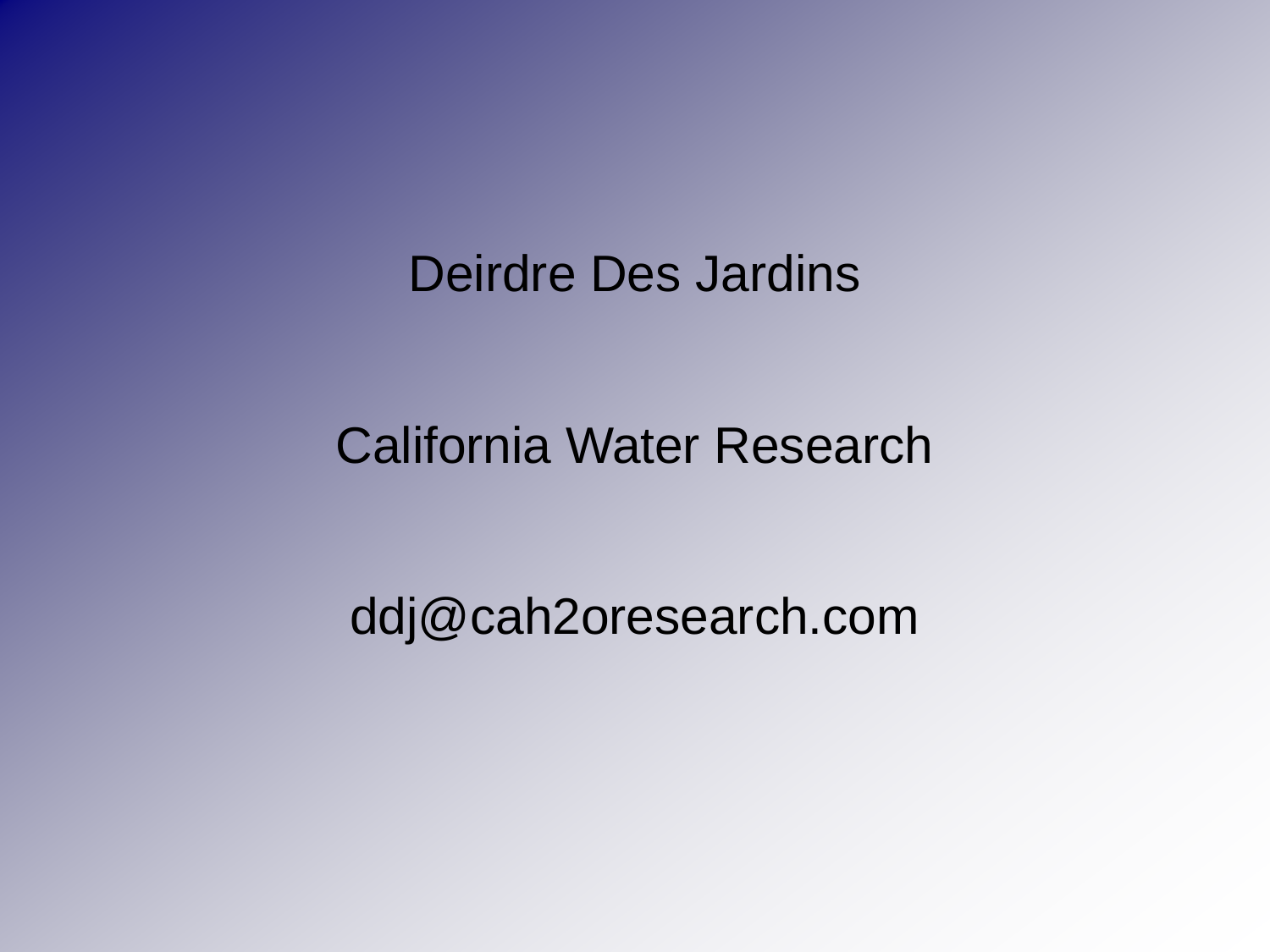# How much STORED water is needed for salinity control in the summer and fall?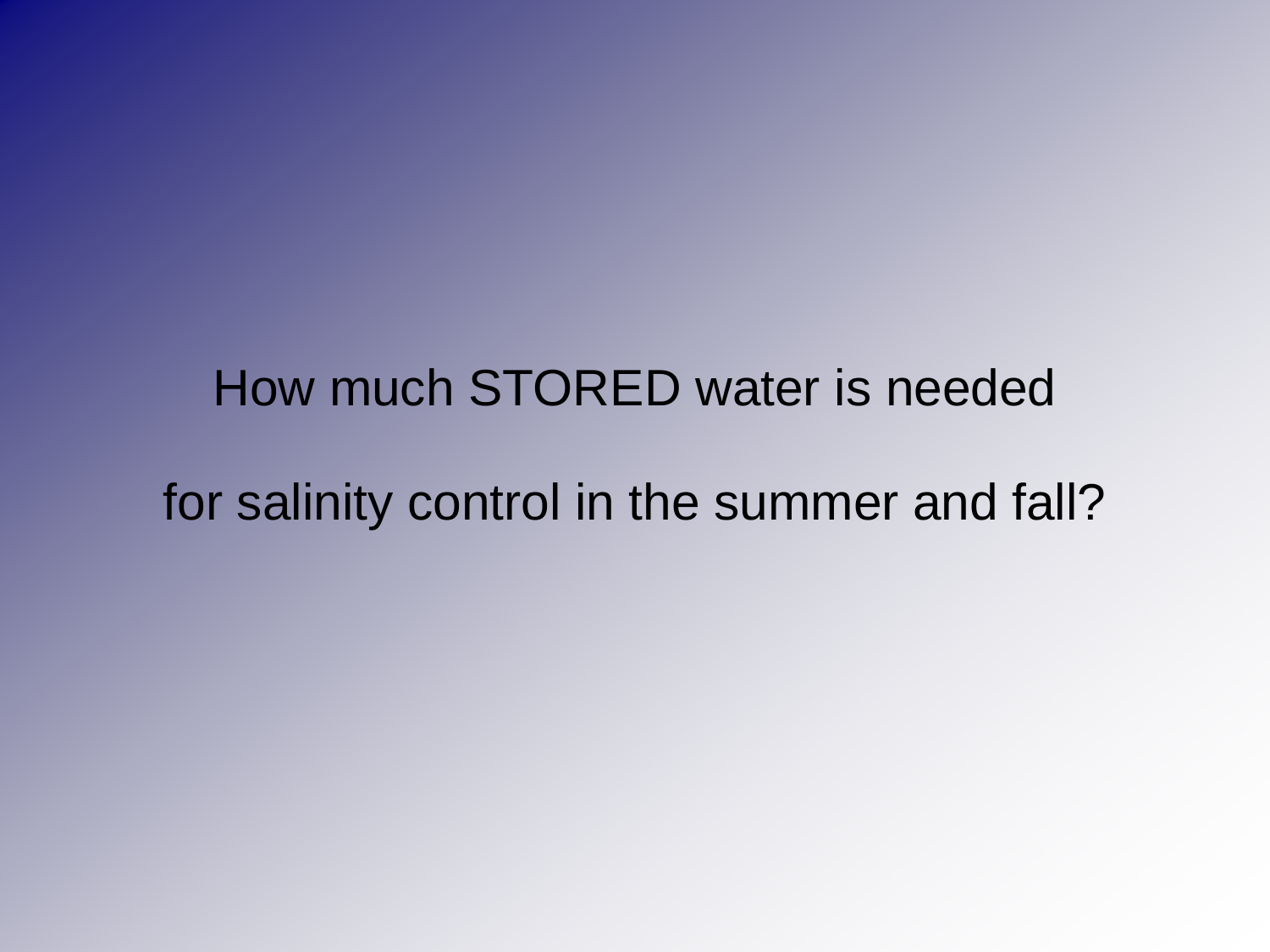Look at conditions last summer and fall

- Post-1914 water rights curtailment
- Required bypass of all inflows to project reservoirs (1927 & later diversion permits)
- Required supplemental releases of stored water to offset depletions by settlement contractors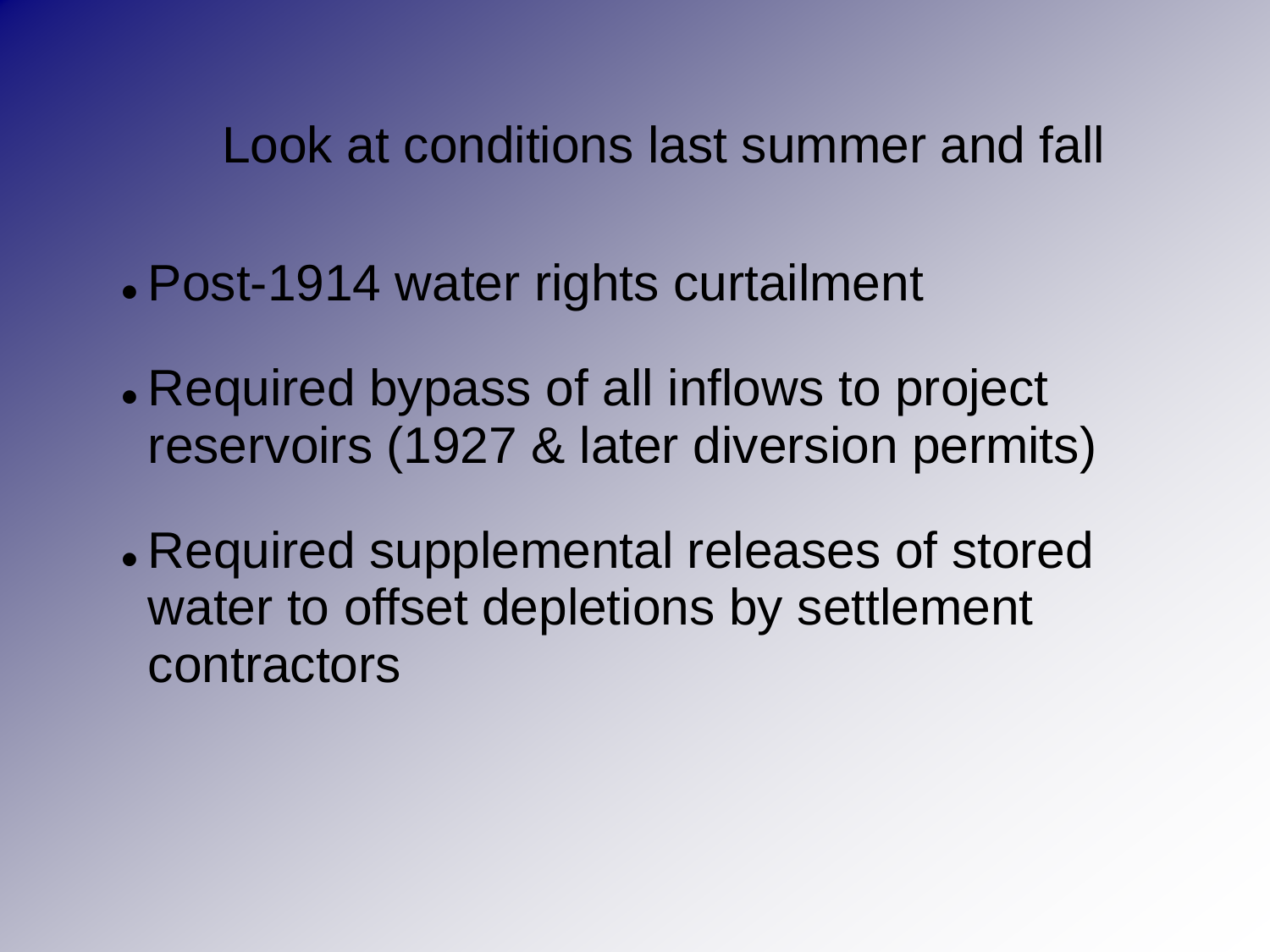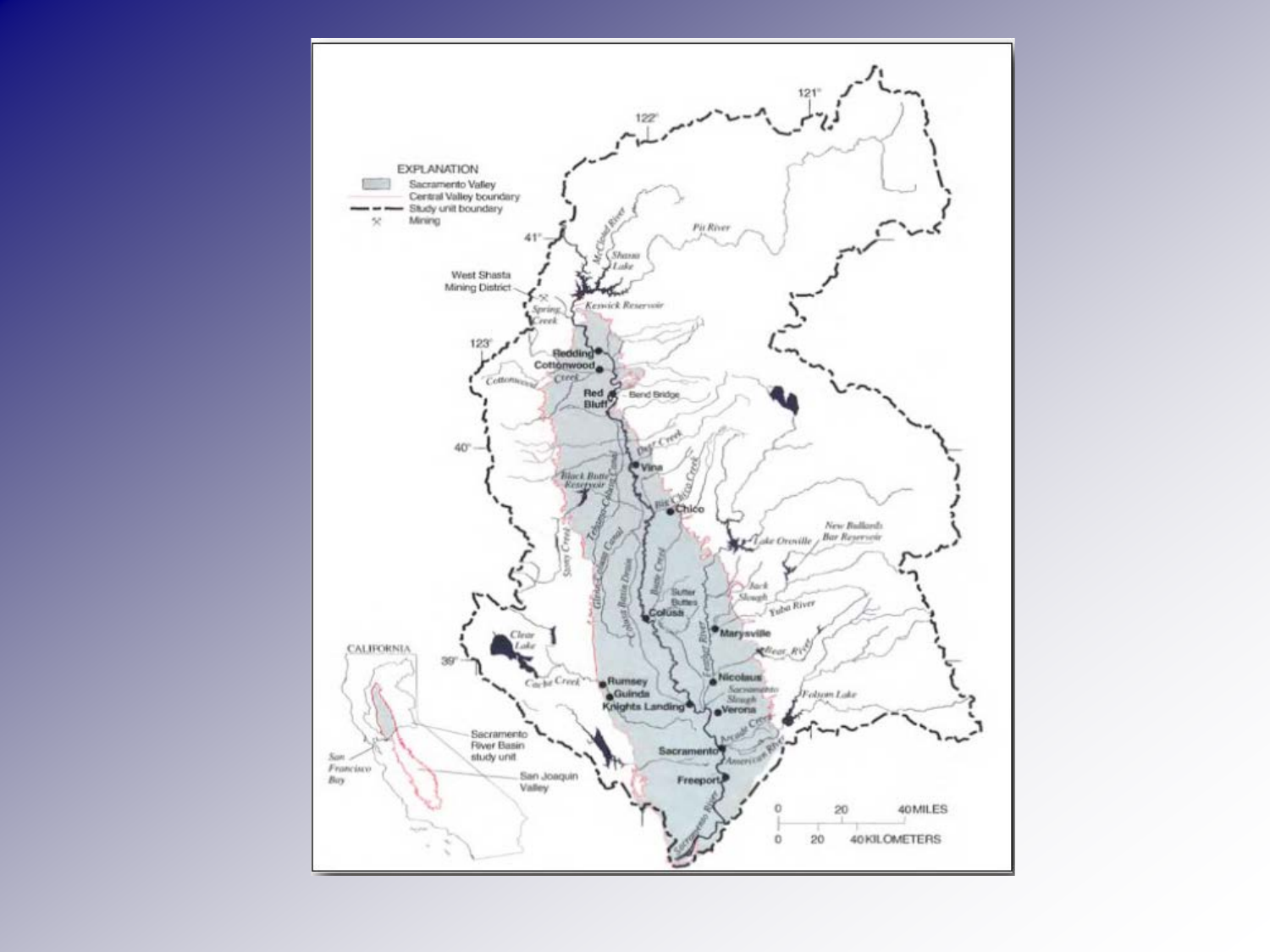# Total Delta instream / natural inflow (cfs)

| <b>Month</b> | Instream /<br>natural flows at<br>Freeport | <b>Eastside</b><br>streams | San Joaquin<br><b>River</b> | Total est.<br>instream inflow |
|--------------|--------------------------------------------|----------------------------|-----------------------------|-------------------------------|
| May          | 6556                                       | 409                        | 1603                        | 8568                          |
| June         | 5773                                       | 295                        | 330                         | 6398                          |
| July         | 5841                                       | 220                        | 253                         | 6314                          |
| August       | 6063                                       | 210                        | 306                         | 6579                          |
| September    | 5718                                       | 167                        | 402                         | 6287                          |
| October      | 5542                                       | 188                        | 582                         | 6312                          |
| November     | 5715                                       | 181                        | 1003                        | 6899                          |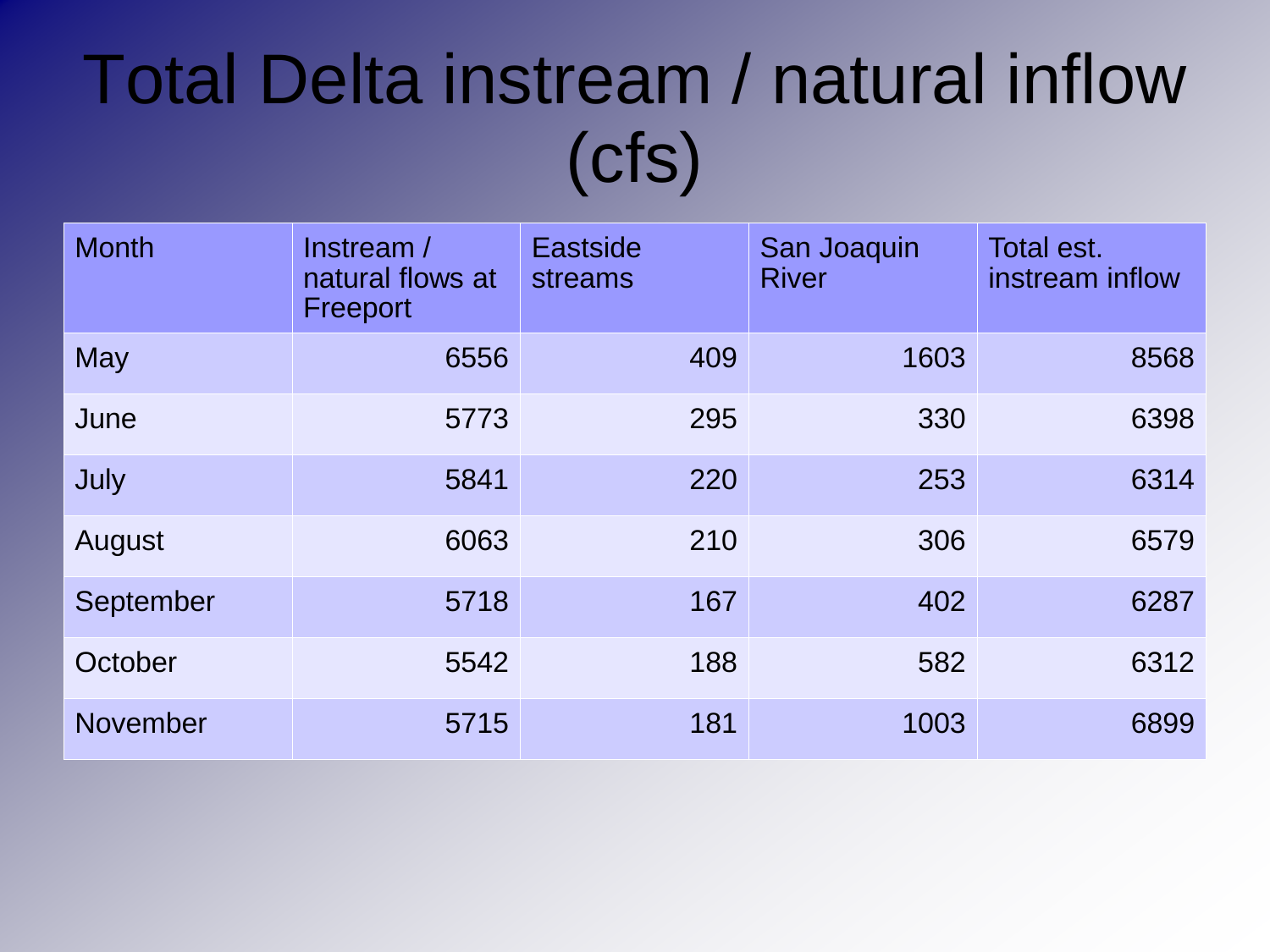# Required suppl. water for outflow (cfs)

| <b>Month</b> | Total<br>instream<br>/ natural<br>inflow | <b>Net Delta</b><br>Cons.<br><b>Use</b> | Instream<br>inflow<br>less<br><b>NDCU</b> | <b>Net Delta</b><br>Outflow<br>Index | Reg suppl.<br>water for<br><b>Delta</b><br>outflow | <b>CVP</b><br>share* | <b>SWP</b><br>share* |
|--------------|------------------------------------------|-----------------------------------------|-------------------------------------------|--------------------------------------|----------------------------------------------------|----------------------|----------------------|
| <b>May</b>   | 8,568                                    | 2,387                                   | 6,181                                     | 3,805                                | $\overline{0}$                                     | $\overline{0}$       | $\overline{0}$       |
| June         | 6,398                                    | 3,703                                   | 2,695                                     | 4,817                                | 2,122                                              | 1,592                | 531                  |
| July         | 6,314                                    | 4,355                                   | 1,959                                     | 3,286                                | 1,327                                              | 995                  | 332                  |
| Aug          | 6,579                                    | 3,816                                   | 2,763                                     | 2,965                                | 202                                                | 152                  | 51                   |
| <b>Sept</b>  | 6,287                                    | 2,402                                   | 3,885                                     | 3,108                                | $\overline{0}$                                     | $\overline{0}$       | $\overline{0}$       |
| Oct          | 6,312                                    | 1,879                                   | 4,433                                     | 4,181                                | $\overline{0}$                                     | $\overline{0}$       | $\overline{0}$       |
| <b>Nov</b>   | 6,899                                    | 885                                     | 6,014                                     | 5,136                                | $\overline{0}$                                     | $\overline{0}$       | $\overline{0}$       |
|              |                                          |                                         |                                           |                                      |                                                    |                      |                      |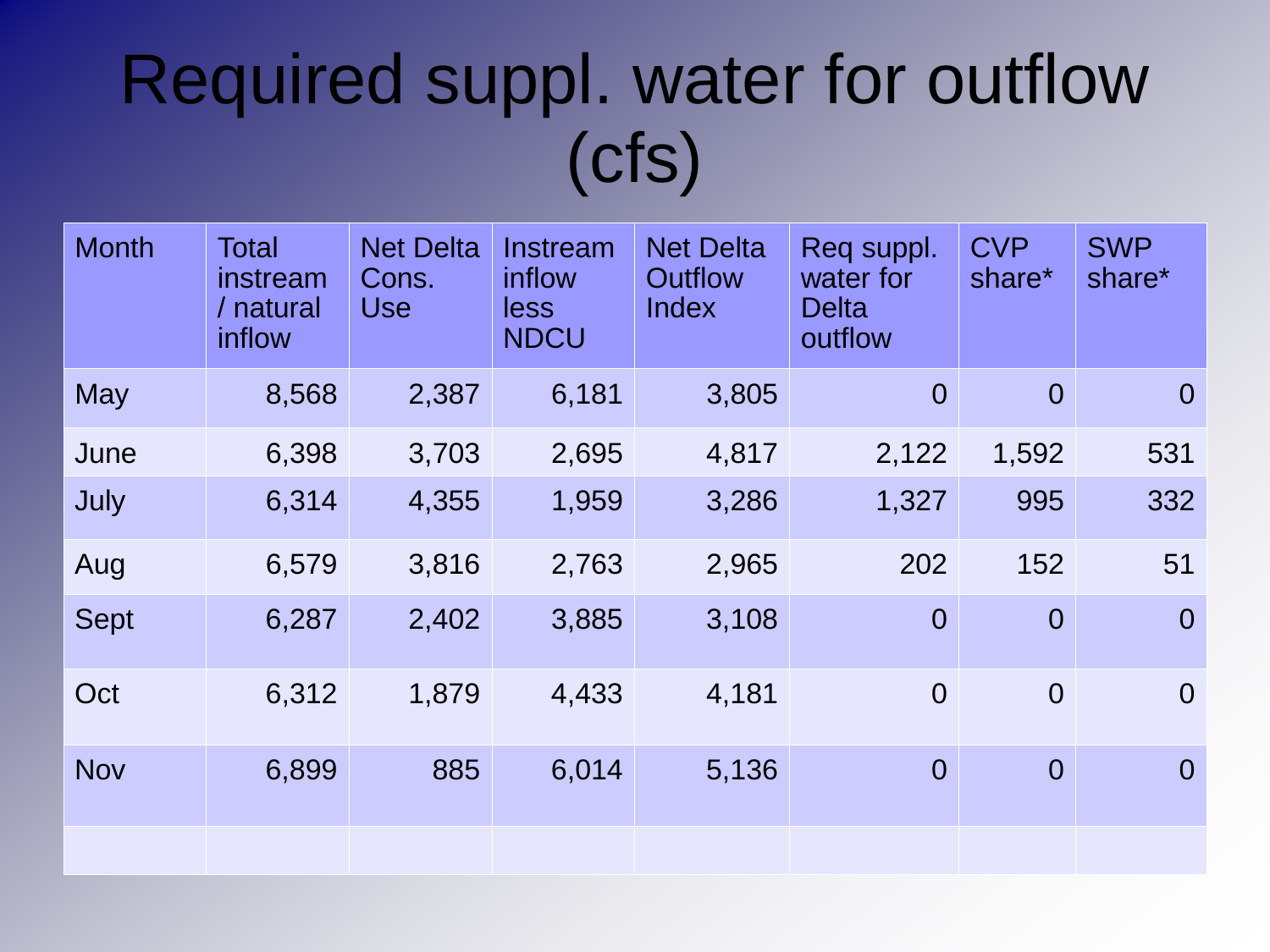# Supplemental water (TAF)

| <b>Month</b> | Req suppl water for<br>Delta outflow/salinity | <b>CVP</b> share | <b>SWP</b><br>share |
|--------------|-----------------------------------------------|------------------|---------------------|
| <b>May</b>   | $\overline{0}$                                | $\overline{0}$   | $\overline{0}$      |
| June         | 126                                           | 95               | 32                  |
| July         | 82                                            | 61               | 20                  |
| August       | 12                                            | 9                | 3                   |
| September    | $\overline{0}$                                | $\overline{0}$   | $\overline{0}$      |
| October      | $\Omega$                                      | $\Omega$         | $\Omega$            |
| November     | $\Omega$                                      | $\Omega$         | $\Omega$            |
| <b>Total</b> | 220                                           | 165              | 55                  |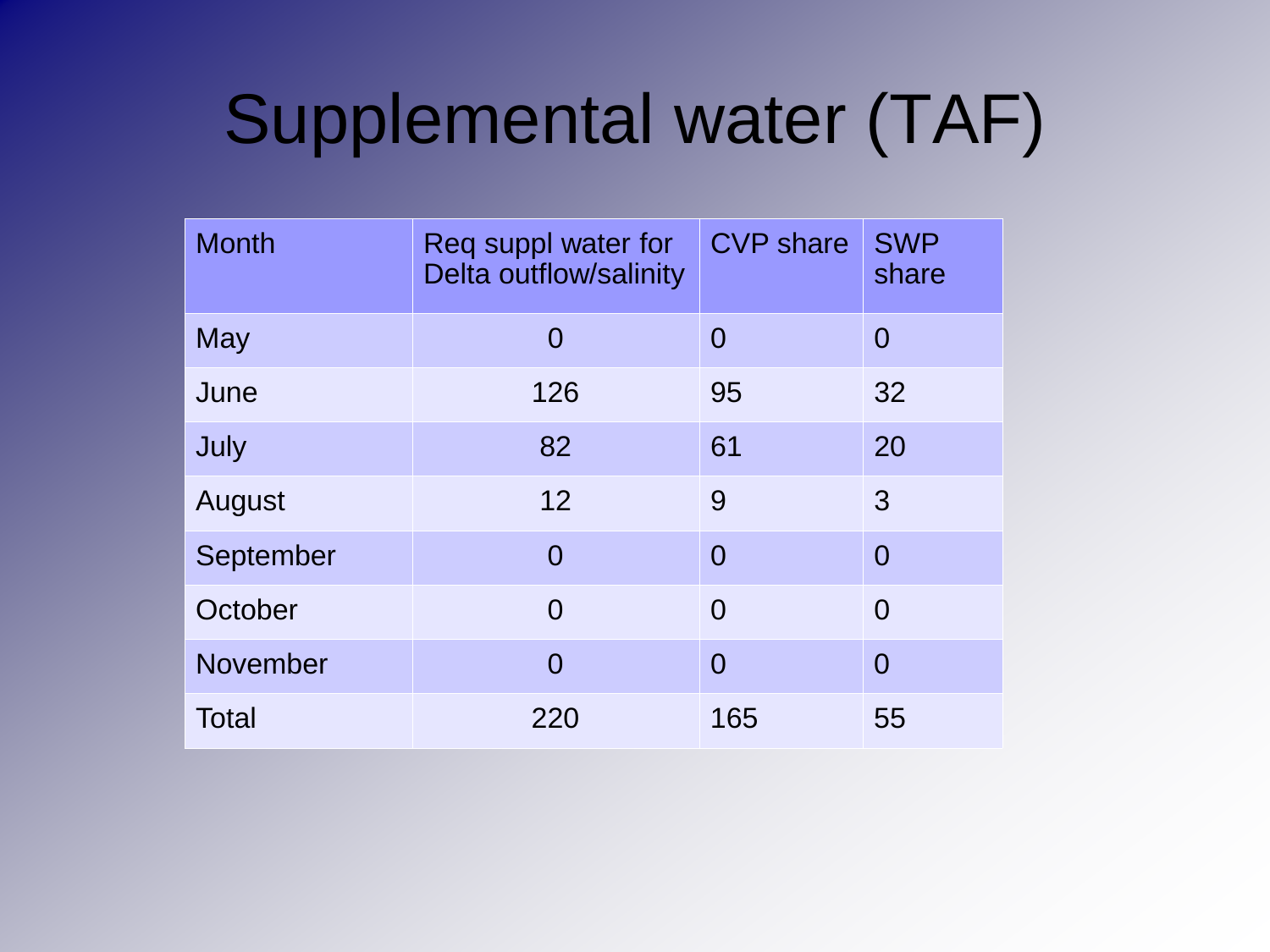#### Shasta / Keswick

Shasta / Keswick Releases



Date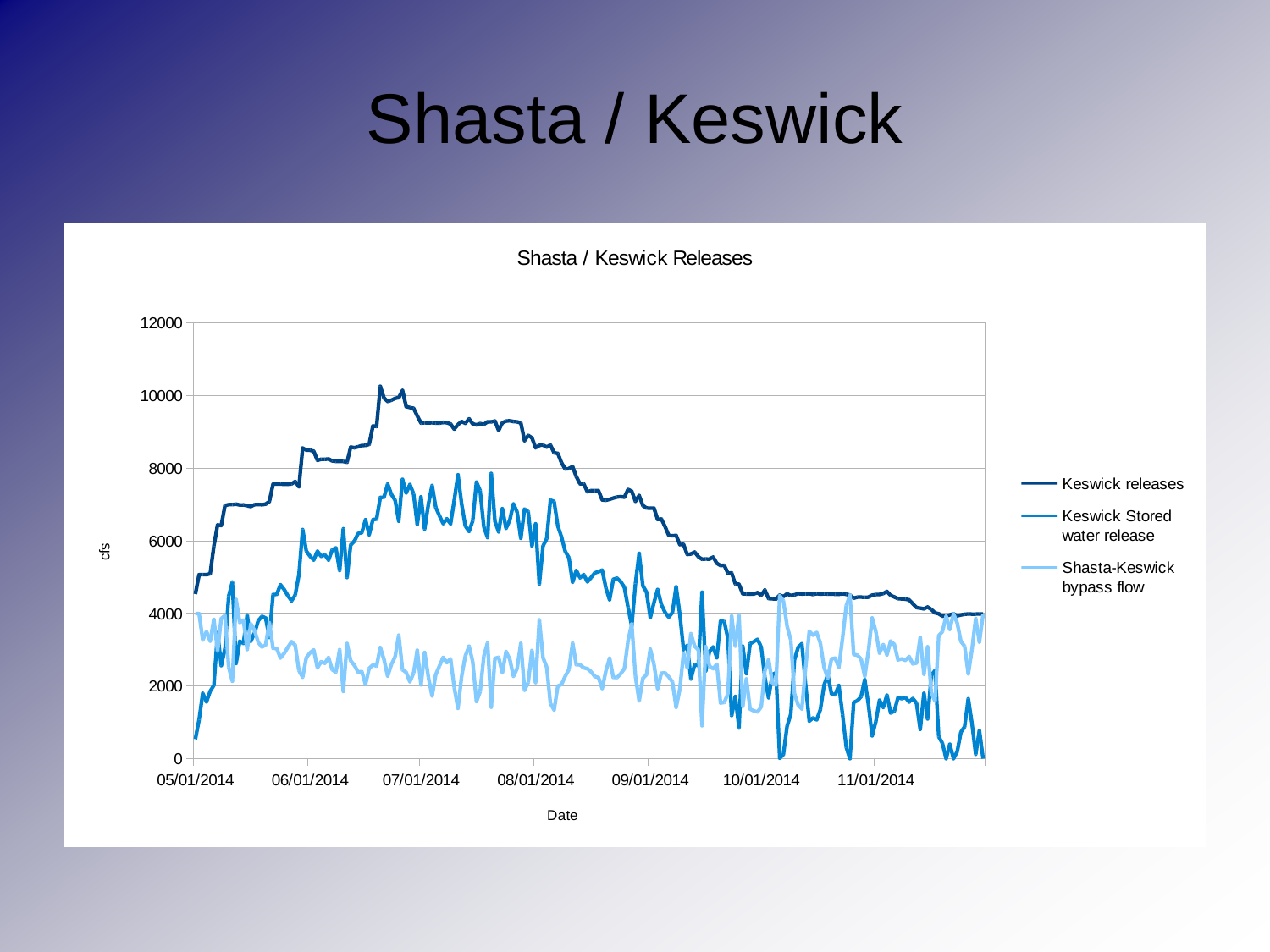## Flows downstream to Wilkins Slough (cfs)

Upper / Middle Sacramento River



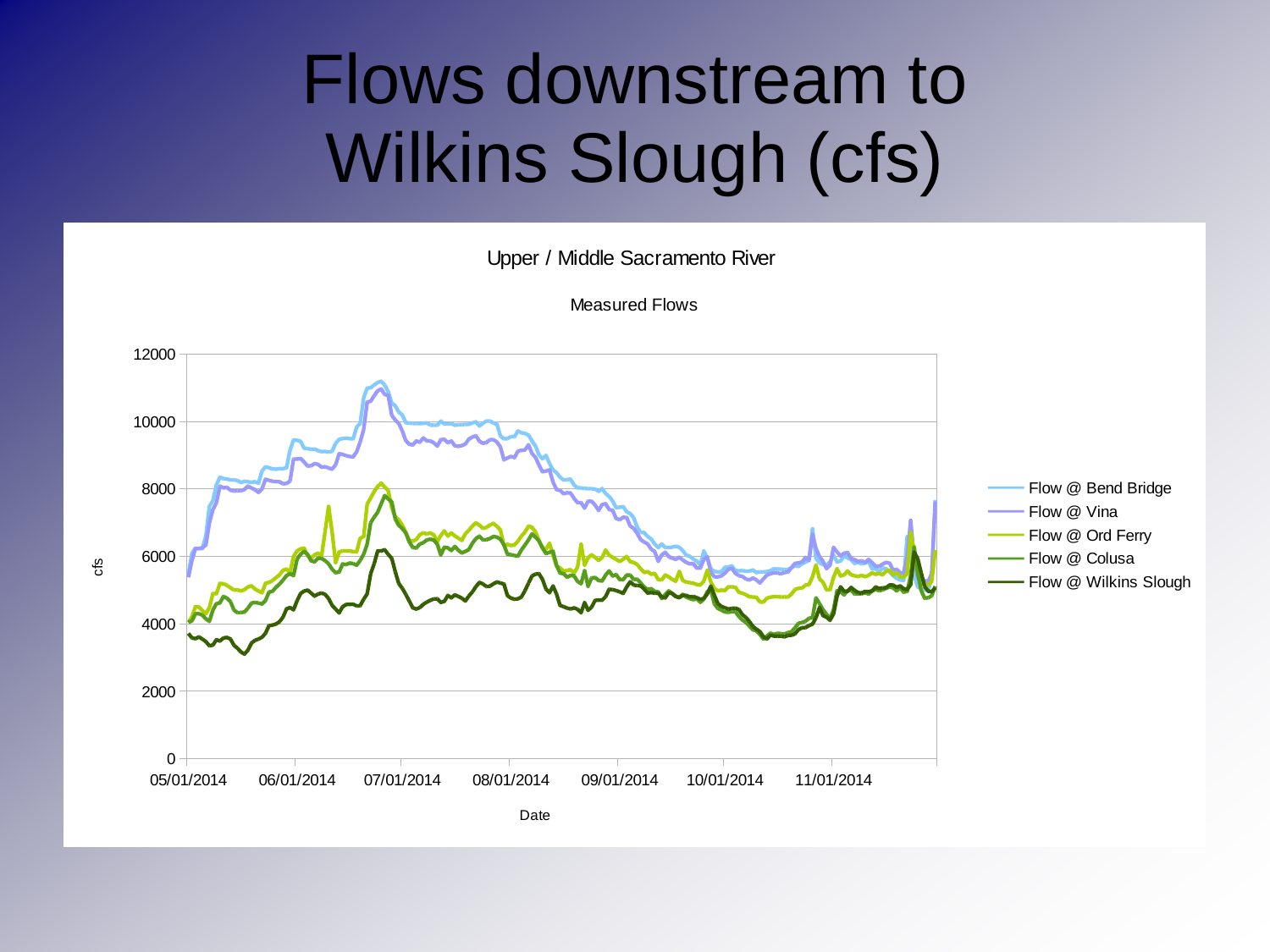## Depletions downstream to Wilkins Slough (AF)

Upper/Middle Sacramento Monthly Depletions (AF)

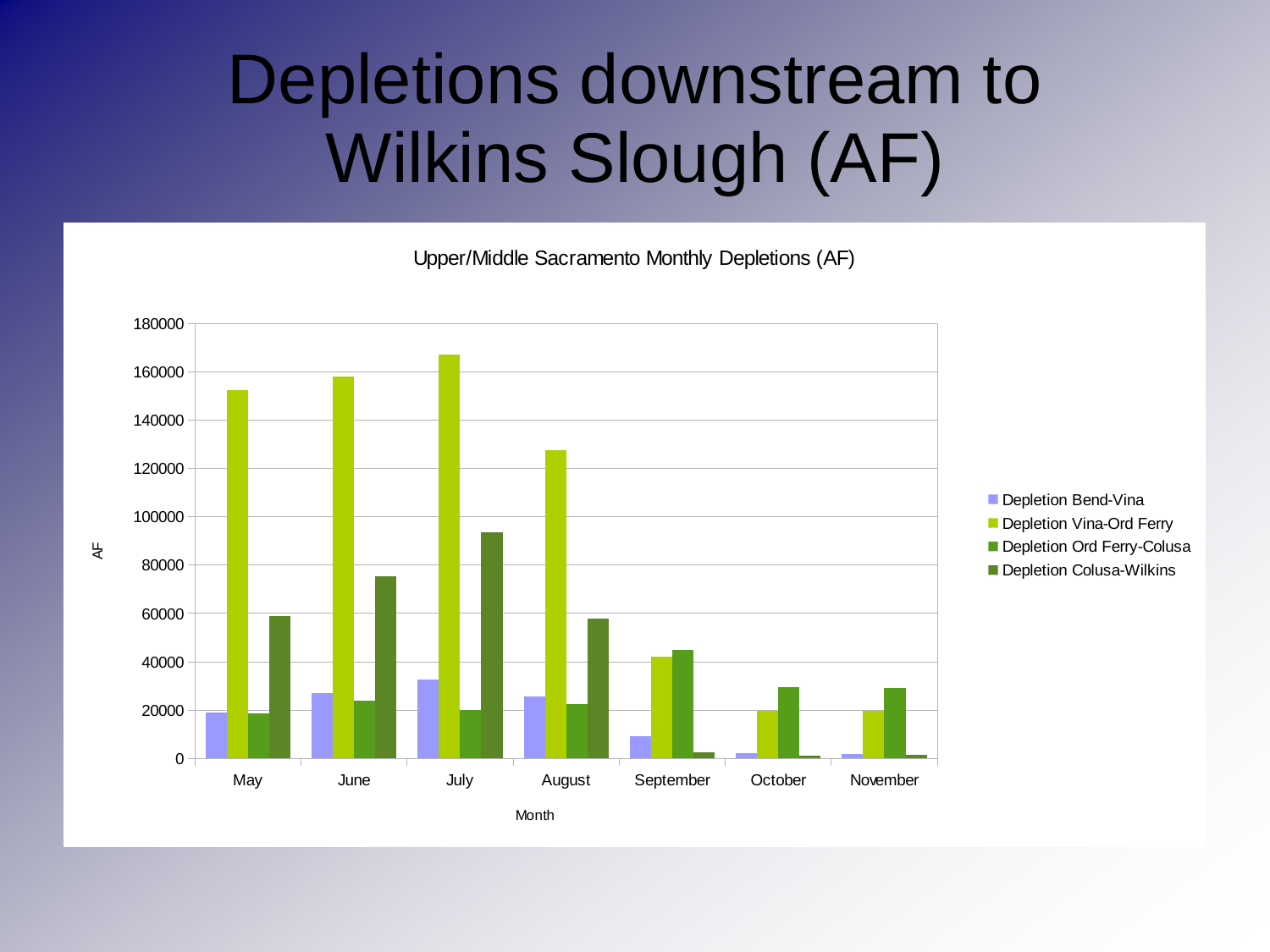#### Unstored Flow at Bend Bridge

05/01/2014 06/01/2014 07/01/2014 08/01/2014 09/01/2014 10/01/2014 11/01/2014  $0 -$ 1000 2000 3000 4000 5000 6000 7000 8000 9000 Estimated Unstored Flow at Bend Bridge Shasta-Keswick bypass flow Bypass flow plus Bend inflow Date cfs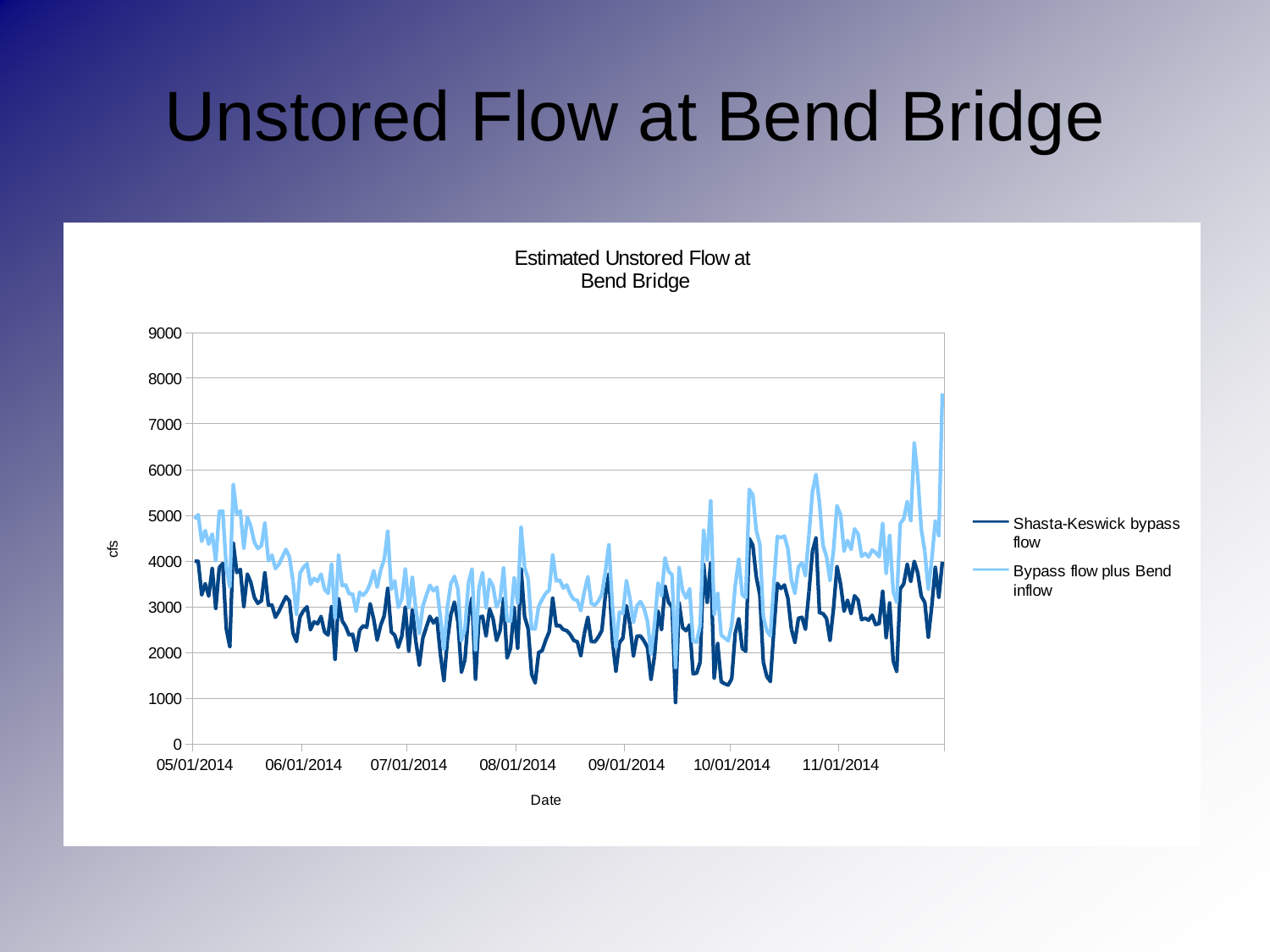#### Depletions allocated to unstored flow

Estimated Unstored Flow at Vina Bridge Less Depletions

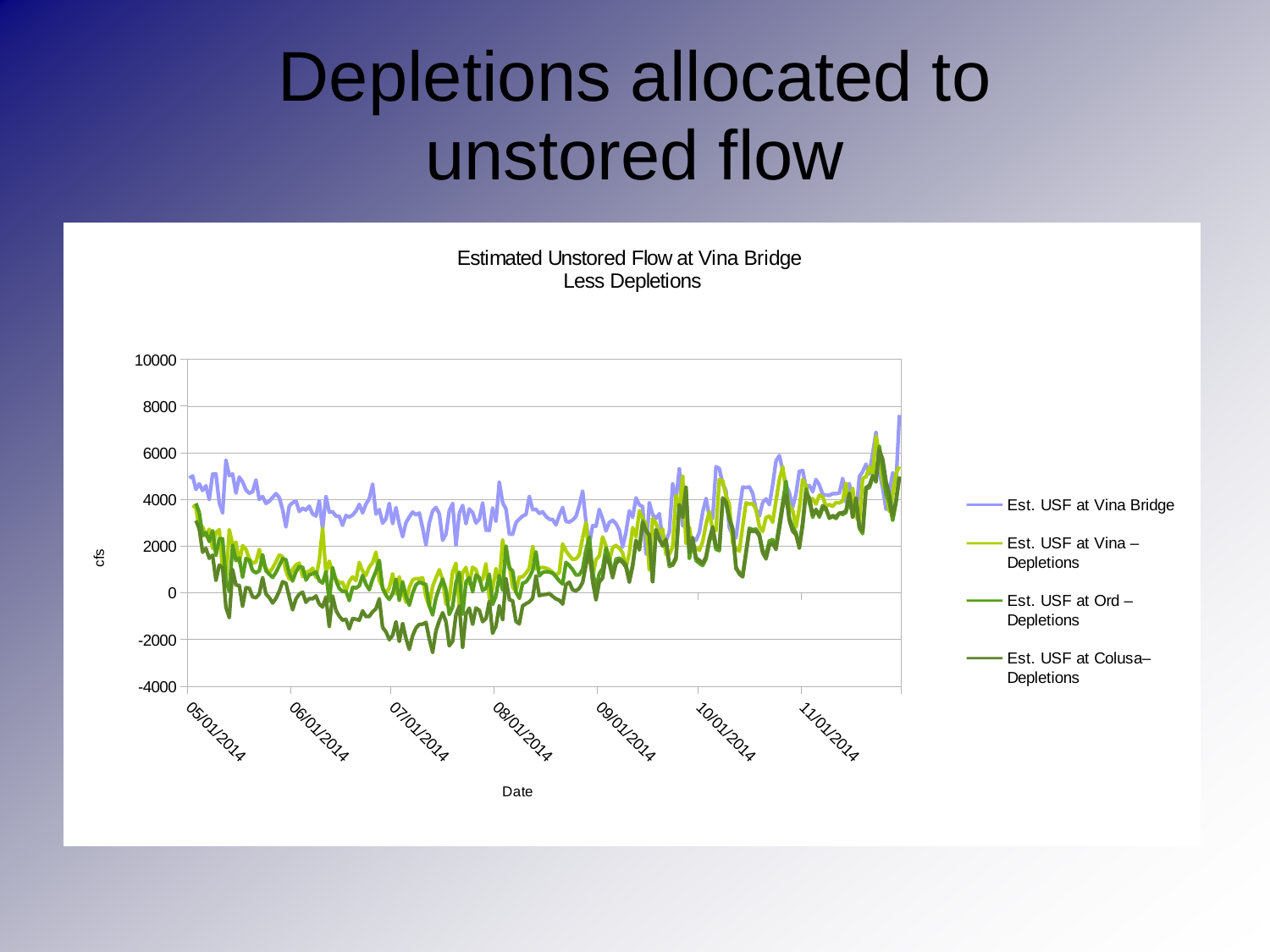### Required supplemental water (cfs)

Supplemental Water

to keep flow at Wilkins > 3250 cfs



Date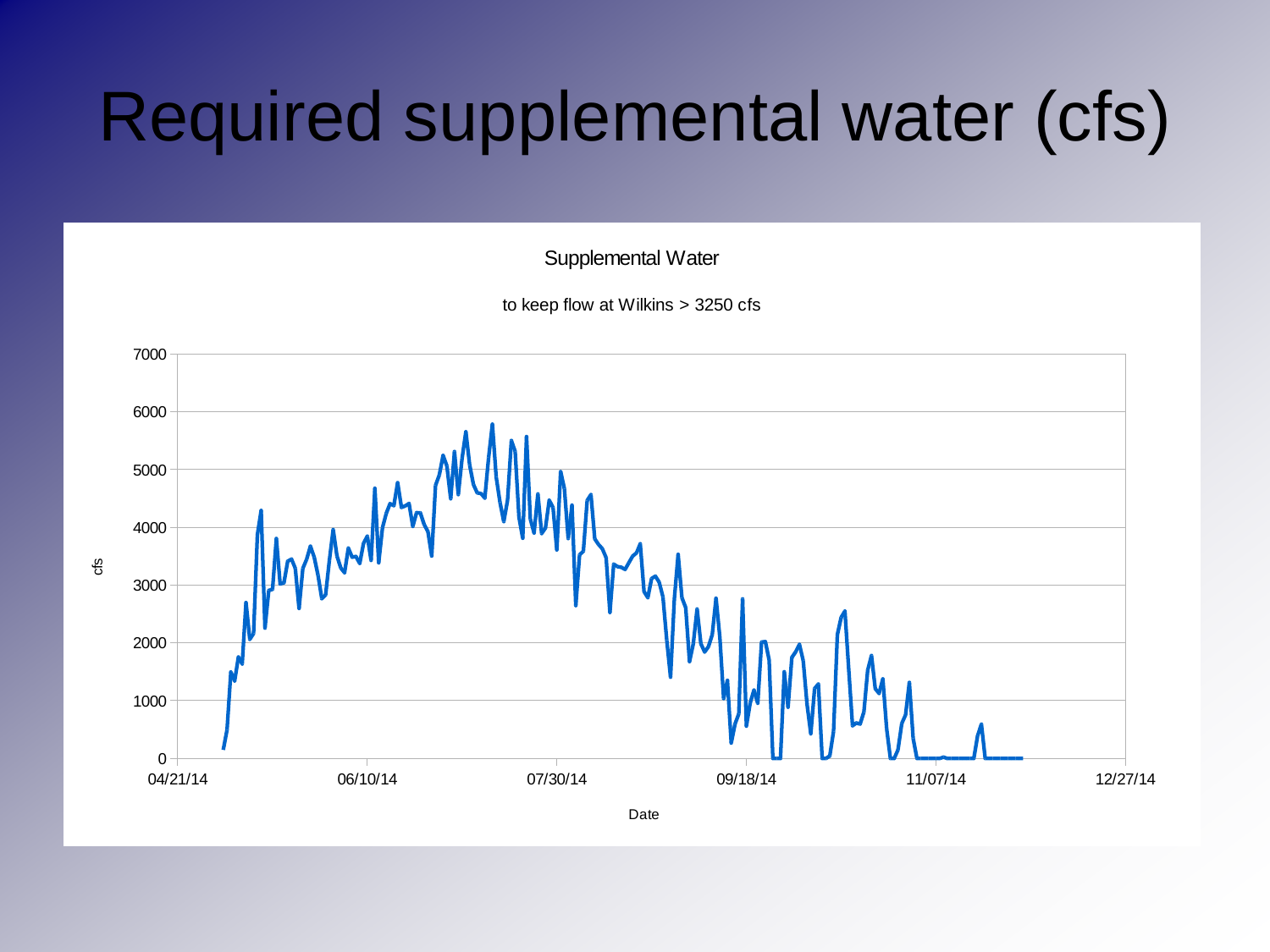## Required supplemental water (AF)

Supplemental Water

to keep flow at Wilkins Slough > 3250 cfs



Month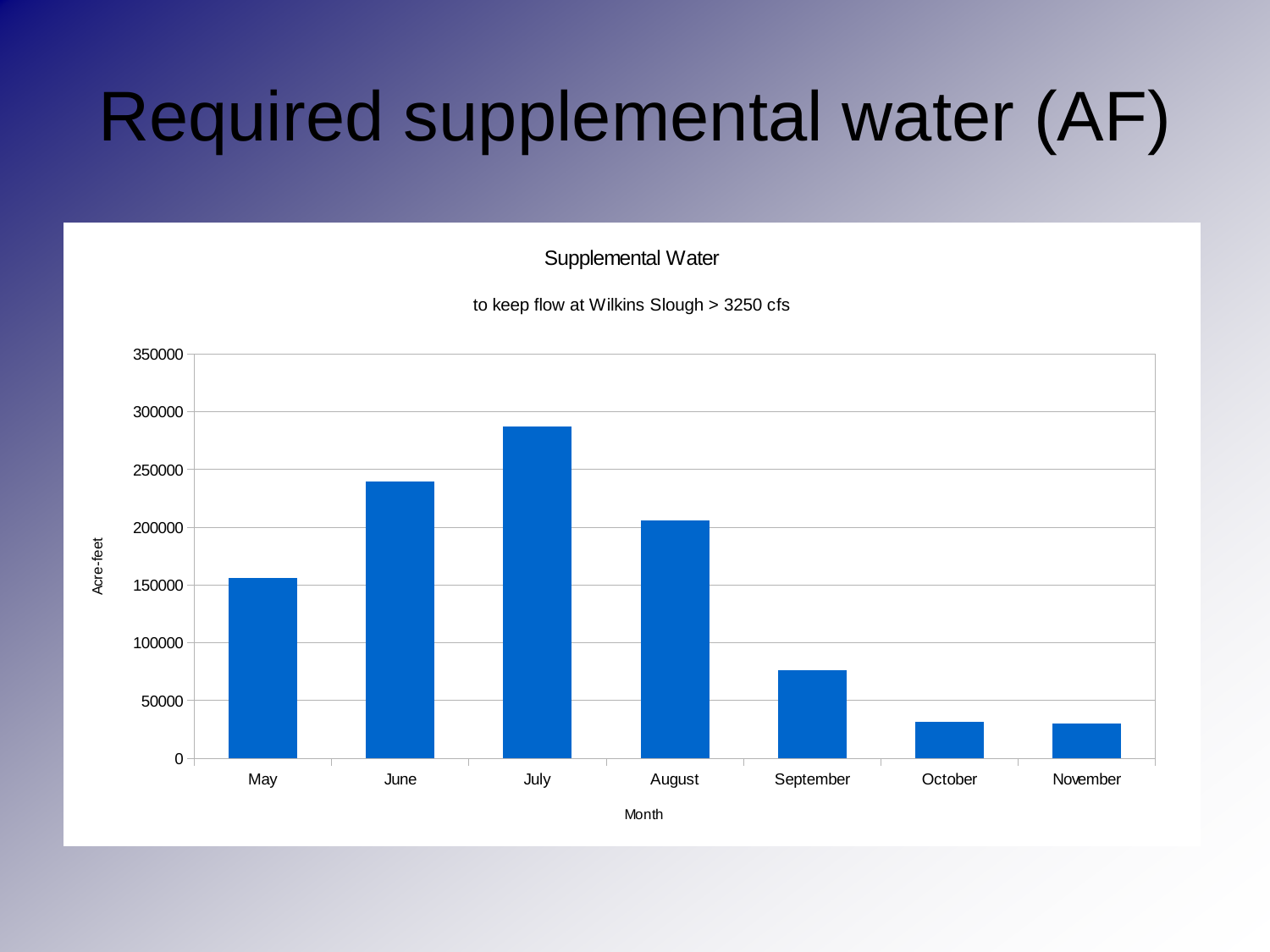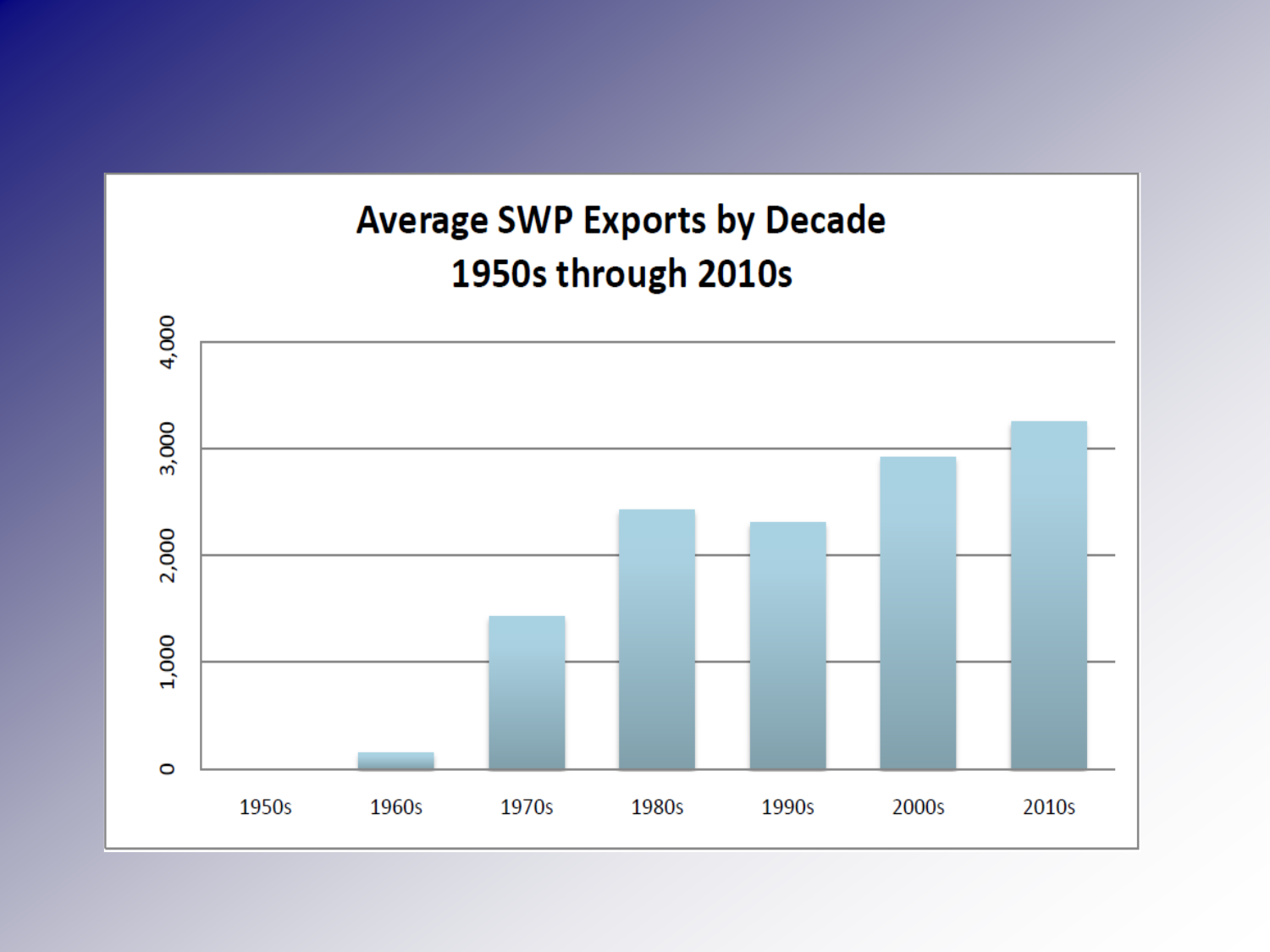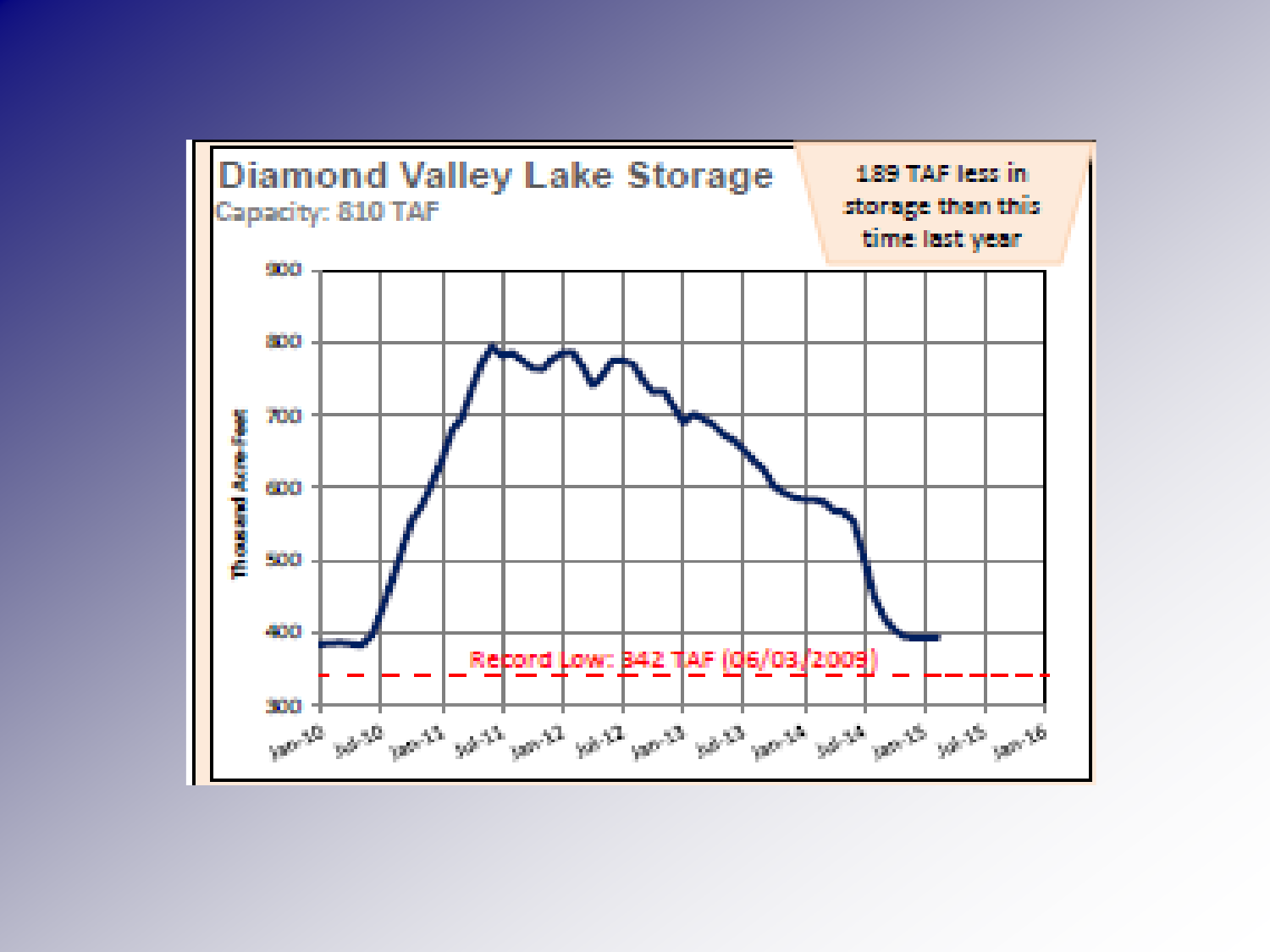